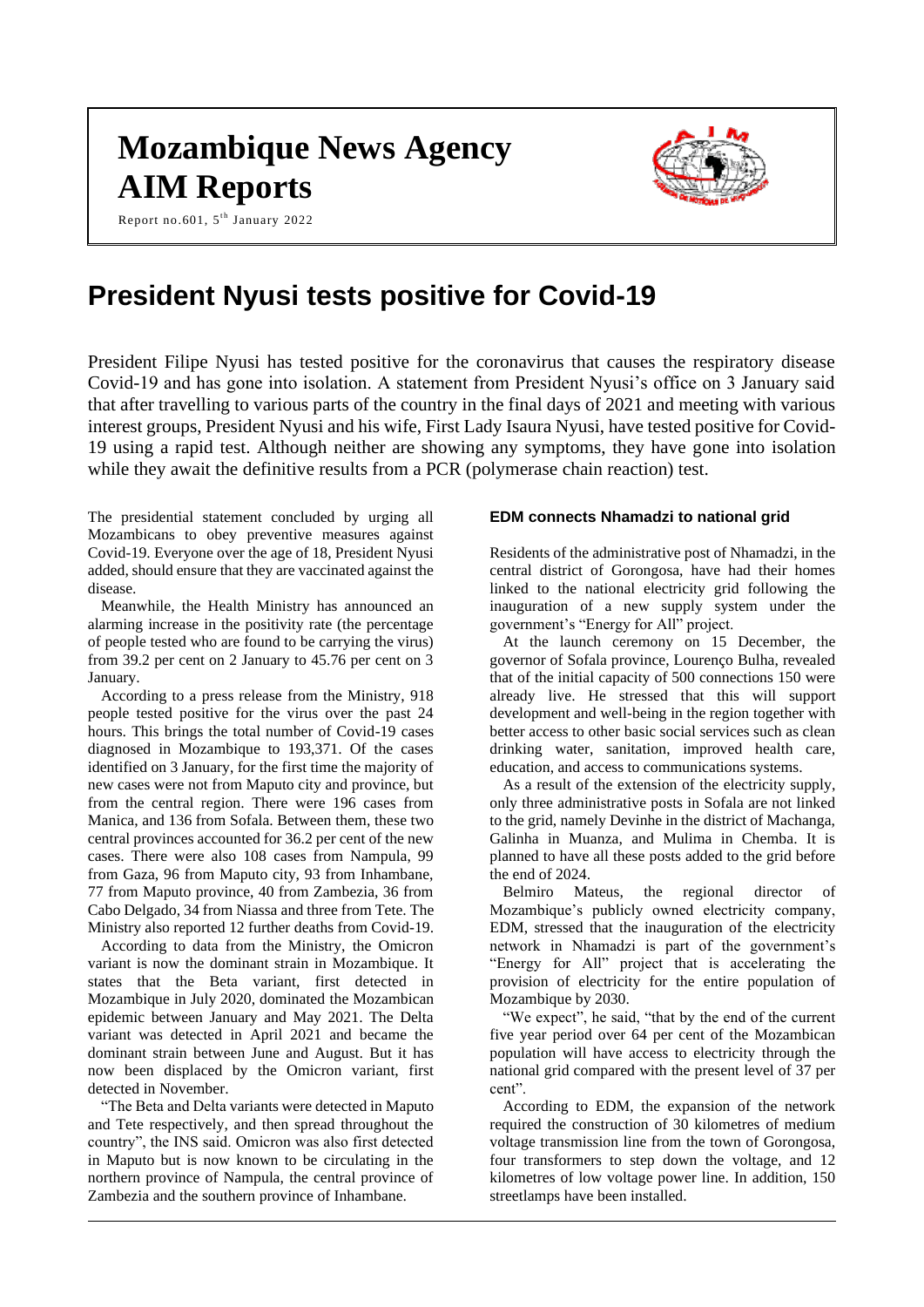# **European Commission considers classifying natural gas as "green"**

The European Commission has opened consultations on whether natural gas and nuclear power projects should be considered as "green" investments, in a move that could have major implications for the development of Mozambique's hydrocarbon industry.

The Commission has drawn up a draft text of a "Taxonomy Complementary Delegated Act" covering certain gas and nuclear activities, which, if adopted later this month, will guide and mobilise public and private investment in projects to promote climate neutrality over the next thirty years.

The proposed taxonomy will classify projects as being green if they help Europe to move away from the use of coal and other high carbon-emitting energy sources. According to a statement from the European Commission on 1 January, it considers that there is "a role for natural gas and nuclear as a means to facilitate the transition towards a predominantly renewable-based future".

Under the proposal, the classification would be under very specific conditions. For example, the gas must come from renewable sources or have low emissions by 2035.

The Commission has asked two expert groups to give their opinion on the draft by 12 January and, if the opinion is favourable, the proposals will be agreed to later this month. After that, the European Parliament and the European Council will have four months to scrutinise and decide whether the proposal will come into force.

The move was criticised by the head of the Green group in the European Parliament, Philippe Lamberts, who argued that by including gas and nuclear power in the draft regulation, "the Commission risks jeopardising the credibility of the EU's role as a leading marketplace for sustainable finance".

He added that "by calling gas investments green until 2030, Europe sends the wrong signal to our partners in the world and endangers to lock us in fossils much longer beyond 2030".

According to figures from the European Commission, in 2019 just under 20 per cent of energy consumed in the European Union was generated from renewable sources. In addition, by their very nature, solar and wind power are not always available and the grid-scale battery storage industry is still in its infancy.

As a result, relying on scaling up renewables is unlikely to fully meet Europe's energy needs in the short to medium term. In another complication, on 31 December Germany shut down three of its six nuclear power stations with the remaining power plants due to close this year. An additional factor is that over a third of Europe's natural gas comes from Russia and in 2021 the state-owned Russian company Gazprom refused to supply any gas additional to that contractually required. Tensions between Europe and Russia are likely to continue for the foreseeable future.

Under these conditions, other supplies of natural gas will likely be required and Mozambique could meet much of this. Enormous quantities of natural gas have been found off the coast of the northern province of Cabo Delgado and projects are currently being developed for its use domestically and export.

One project, Coral South, where the Italian company ENI is the operator, is due to begin production of Liquefied Natural Gas (LNG) on its floating platform later this year. The Coral South gas field is estimated to contain about 16 trillion cubic feet (TCFs) of gas and the entire production of 3.4 million metric tonnes of LNG per year has already been secured by British Petroleum (BP).

The other major venture currently underway is the Mozambique LNG Project using gas from Rovuma Basin Offshore Area One. The French oil and gas company, Total, is the operator with its partners coming from Japan, India, Thailand, and Mozambique. When operational, the project will produce 12.88 million tonnes of LNG per year for domestic consumption and export. A third development, the Rovuma LNG Project, will use gas from offshore Area Four to produce 15 million tonnes of LNG a year. However, the operator, ExxonMobil, has not yet taken its final investment decision.

The projects have the gas reserves required to expand the output of LNG at a later date should the market conditions be favourable.

These sources of natural gas could play a vital role in stabilising global prices and securing supplies in Europe and other markets. In addition, they will create the conditions for the development of Mozambique's economy and enable the country to mitigate the effects of climate change caused by carbon emissions during the 20th and 21st Centuries which took place predominantly outside of Africa.

However, bringing the projects to fruition and later expanding them requires enormous private and public investments and financial institutions require certainty that investments will be recouped. The European Union's draft Delegated Act is a move in this direction. According to the African Energy Chamber, a South African based group linked to the energy industry, "this new proposal will pave the way for new European investments in natural gas in Africa and will therefore allow Europe to unlock billions of euros in finance and sustainable energy funds to support gas as a transitional energy source".

It added, "Africa's call for a just and inclusive energy transition has been answered through the European Union's landmark proposal to label natural gas as a "green" energy source. Historically, Africa has always fought for sustainable development because we know, first-hand, the ravaging effects that even minute changes in climate can have on the continent and its populations".

It stressed that "to develop sustainably, Africa must first industrialise itself. It must have the same opportunities as Europe and other western countries".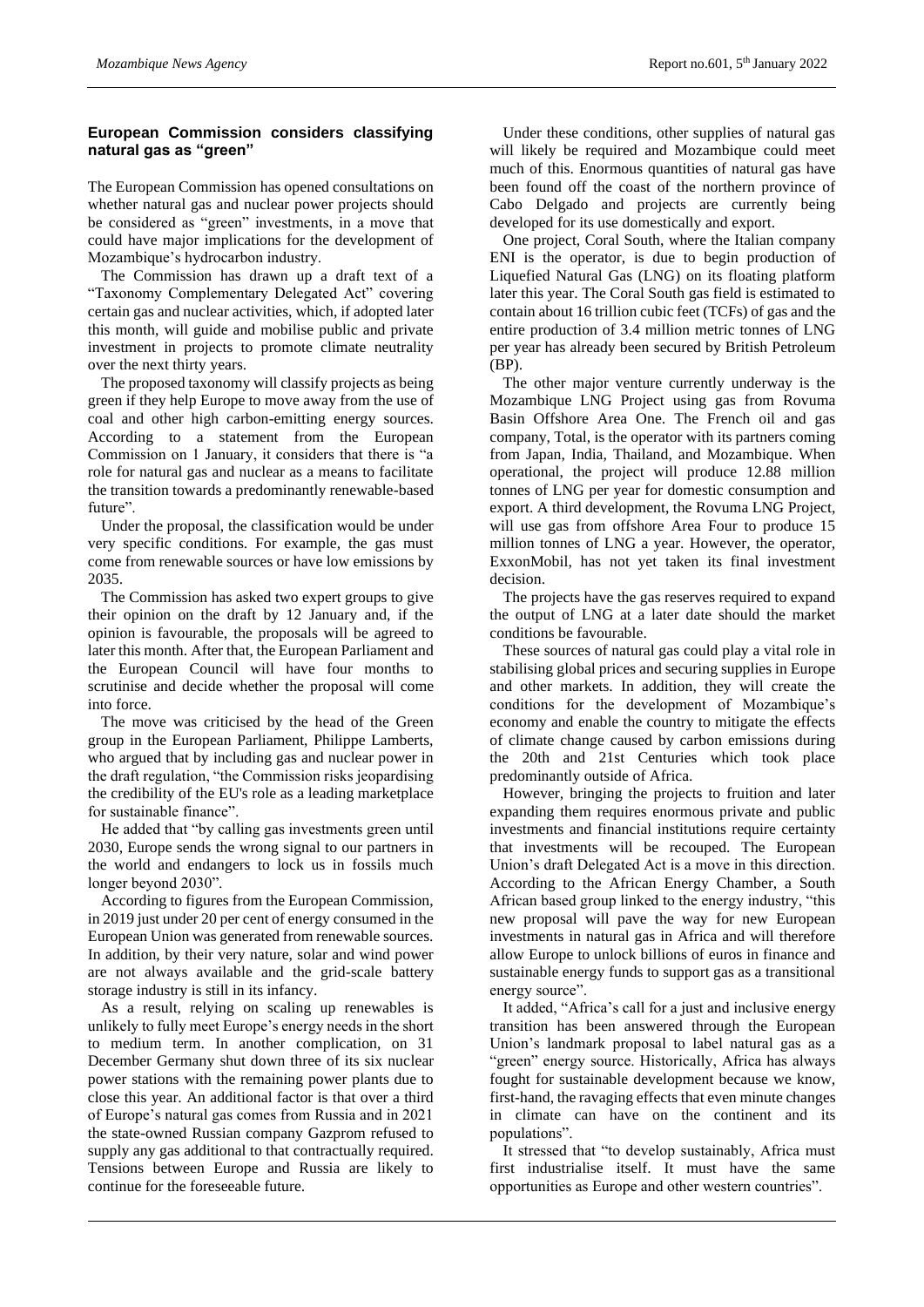# **Mayor of Quelimane appears before anticorruption body**

The mayor of the central city of Quelimane, Manuel de Araujo, appeared before the Zambezia provincial branch of the Central Office for the Fight against Corruption (GCCC) on 28 December to answer questions about allegedly illegal expenditure incurred by the Quelimane Municipal Council in 2018. An audit for that year found that the Council, under Araujo's leadership, spent much more money on capital goods than allowed for in the 2018 municipal budget. The anti-corruption office wanted to hear the mayor explain this overspending.

Speaking to reporters after the hearing, Araujo admitted that the audit finding was correct, but claimed he had authorised the use of the funds "involuntarily".

The correct procedure would have been for the Quelimane Municipal Assembly to pass an amended municipal budget for the year that would have covered the extra expenditure. Araujo claimed that this was impossible because, between August and December 2018, the Municipal Assembly did not meet, and thus effectively refused to pass an amended budget. As a result, "we made some expenditure that was outside of the legally established criteria", he admitted.

Araujo claimed he had to make a difficult decision, "between obeying the law, and leaving the city dirty because we couldn't pay for fuel or repairs for the garbage trucks to clean the city, and that would have risked outbreaks of cholera or other diseases". So, he opted to break the law. Cited by the independent television station STV, Araujo said, "this was an involuntary act because the Municipal Assembly refused to meet and pass the amended budget".

The reason 2018 was a difficult year for Quelimane was that Araujo decided to change his party. Araujo was first elected mayor of the city in a by-election in 2011. Two years later, he was re-elected in the nationwide municipal elections of 2013. In both of these elections, Araujo was the candidate of the opposition Mozambique Democratic Movement (MDM). But as the 2018 municipal elections approached, Araujo abandoned the MDM and announced he would run for another term as mayor, but as the candidate of the larger opposition party, Renamo. It was this decision that cost Araujo the support of the Municipal Assembly. Previously, he had near-automatic support of the Assembly, which had an MDM majority. But the MDM group in the Assembly reacted to what it regarded as Araujo's betrayal by removing Araujo from his position of mayor at an extraordinary meeting of the Assembly on 22 August. In this vote, the MDM was supported by the Frelimo Party (in power nationally, but in opposition in Quelimane).

Araujo refused to accept the decision and pledged to continue as mayor. But in Maputo, the Council of Ministers (Cabinet) was quick to ratify the Municipal Assembly's decision and confirmed that Araujo was no longer mayor. Araujo appealed against the government decision but in January 2019 the Administrative Tribunal threw out the appeal.

By then, however. Araujo and Renamo had won the October 2018 municipal election in Quelimane, and so in February 2019, Araujo returned to office.

However, it may now prove an uphill struggle for Araujo to persuade the GCCC that his political difficulties of 2018 somehow justify the illicit expenditure discovered by the audit.

### **Future of SAMIM to be decided in January**

President Filipe Nyusi announced on 30 December that the mandate of the SADC Military Mission in Mozambique (SAMIM) could be extended. Speaking in Pemba, capital of the northern province of Cabo Delgado where the Mozambican defence and security forces, in alliance with SAMIM and the Rwandan armed forces, are fighting islamist terrorists, President Nyusi said the continued presence of SADC forces will be discussed in January, at the next meeting of the SADC Organ on Politics, Defence and Security Cooperation.

He added that clean-up operations are continuing in Cabo Delgado after the terrorists had been driven out of several of their main bases. However, some jihadists have crossed the provincial boundary into Niassa, where they have raided several villages in Mecula district.

President Nyusi was speaking after a meeting with his Botswana counterpart, Mokgweetsi Masisi. He praised Masisi for the support Botswana has given to the fight against terrorism. "Right from the start he showed immediate solidarity and received our young people who are undergoing training in Botswana, particularly in the Air Force", he said.

When SADC took the decision to send a military mission to Mozambique, Masisi was chairing the troika, and President Nyusi credited him with driving the entire process forward. He added that Masisi's visit to Cabo Delgado was a very important gesture to Botswanan soldiers serving in SAMIM and who are unable to spend the current festive season with their families.

Masisi had a simple message for the Botswana SAMIM contingent – they should shoot to kill at any terrorists who refuse to lay down their weapons. "It's clear that you have understood your mission", he said, "because you have lived the situation on the ground. You should leave the country without enemies".

"Kill the enemy", urged Masisi, "but please continue to do your best and continue to shine in Mozambique". He hoped that Mozambicans would have fond memories of all that the soldiers had done in Cabo Delgado.

He assured the troops "you shall never, never cease to enjoy my support".

SAMIM was approved by an extraordinary summit of SADC heads of state and government, held on 23 June, and the mission began its deployment on 15 July.

In addition to Botswana, seven other SADC member states have provided personnel for SAMIM, namely South Africa, Angola, the Democratic Republic of Congo, Lesotho, Malawi, Tanzania, and Zambia, working under the overall coordination of the Mozambican defence forces.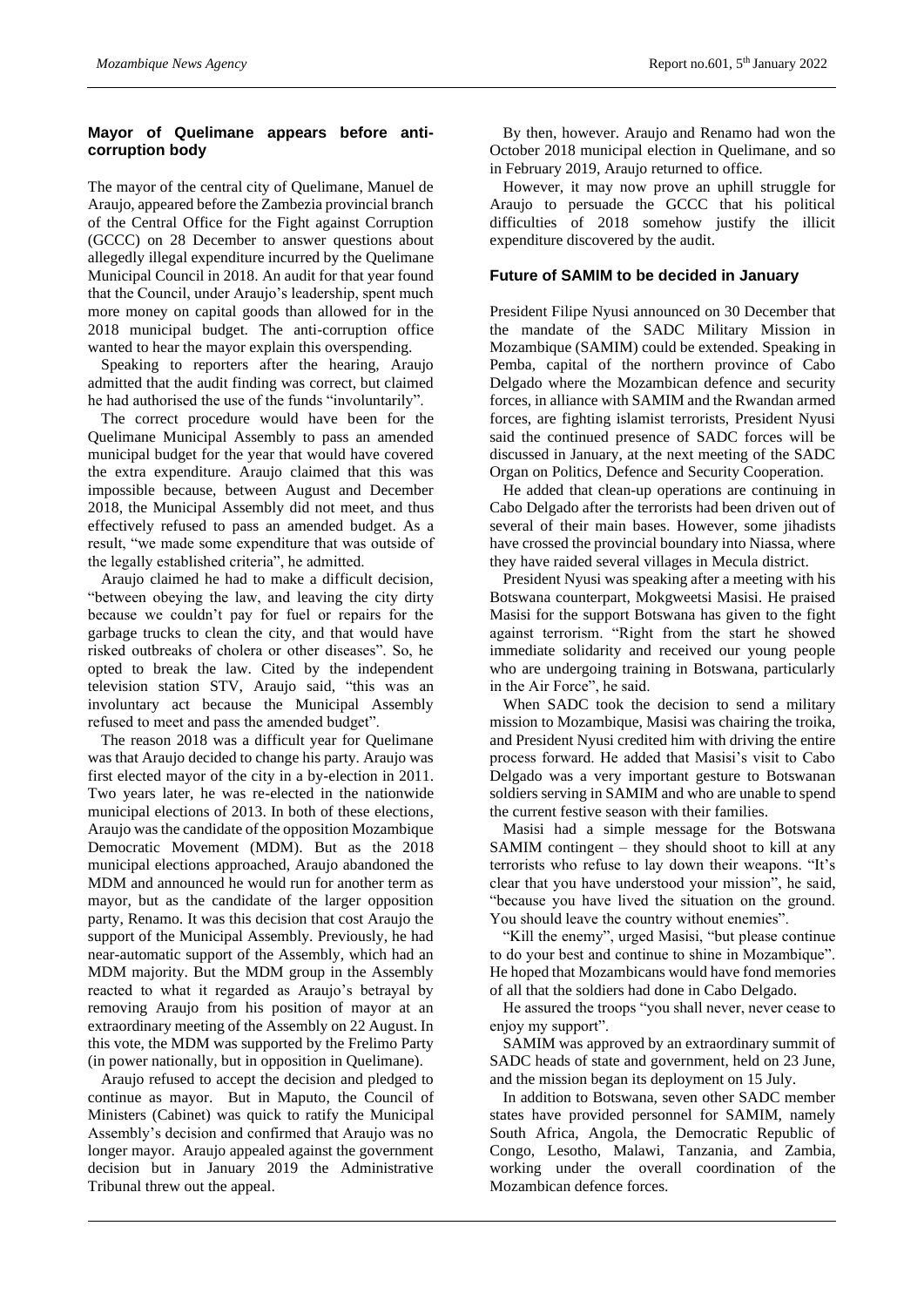# **WFP transitioning to recovery activity in northern Mozambique**

The United Nations' World Food Programme (WFP) on 23 December announced that it has started to gradually transition from life-saving food assistance to recovery and resilience activities in northern Mozambique.

In its latest country brief, WFP laments that nationally high malnutrition affects almost half of children under 5 years of age and that over 2.9 million people face severe acute food insecurity. It notes the negative economic effect of the Covid-19 pandemic and that nearly half of the population remain below the poverty line.

WFP adds that "Mozambique remains one of the most disaster-prone countries in the world, with drought and pests affecting staple crops in much of the country while the central part has been affected by cyclones every year leading to agricultural losses, destruction of infrastructure, assets and livelihoods as well as internal displacement. Thus, significant challenges remain to achieve food and nutrition security. Mozambicans still cannot afford the cost of a nutritious diet".

The situation is particularly dire in the northern province of Cabo Delgado, which has seen islamist terrorism wreak murderous havoc with people in many areas forced to flee from their homes and livelihoods. WFP notes that "after two decades of peace and stability, the intensification of violence in Cabo Delgado Province threatens socio-economic progress".

Despite significant progress by the Mozambican defence and security forces, along with their allies from the Southern Africa Development Community Mission in Mozambique (SAMIM) and Rwanda, in dislodging the terrorists and returning security to the affected areas, it will take many months before everyone returns to their homes and restart their lives.

In November, WFP provided life-saving food assistance to 800,000 people in northern Mozambique. However, it points out that it was only able to provide half rations, equivalent to 39 per cent of daily calories, due to a lack of funds, although full rations will be resumed in January during the peak lean season.

In a significant move, WFP states "acknowledging that development projects are fundamental for the longterm stability and peace in northern Mozambique, WFP has started to gradually transition from life-saving food assistance to recovery and resilience activities".

To begin with, five livelihoods projects are being implemented in six districts of Cabo Delgado that will benefit 45,000 people, of whom 80 per cent are internally displaced persons with the remaining coming from host communities. In addition, it is distributing agricultural inputs for the main agricultural campaign.

WFP warns that it needs US\$89.9 million to sustain its work in northern Mozambique until June 2022 and that if it does not receive funds in a timely manner a pipeline break is expected in April. Nationally, it needs US\$157.8 million to continue its work until May 2022.

WFP has been present in Mozambique since 1977, working with the government to provide food, nutrition, and livelihood assistance to vulnerable communities.

### **Study finds anti-malaria drive promotes "remarkable economic benefits"**

An academic study published in the peer-reviewed journal "Economics and Human Biology" has found that a drastic reduction in the incidence of malaria leads to improved outcomes in education.

The article, "The impact of a malaria elimination initiative on school outcomes: Evidence from Southern Mozambique" written by Laia Cirera, Judit Vall Castello, Joe Brew, Francisco Saute, and Elisa Sicuri looked at Mozambique where "despite the significant improvements achieved over the last ten years, primary education attainment in Mozambique is still low".

The authors point out that potential reasons for this include ill health, which is "still largely linked to malaria".

In the study, the authors focus on the district of Magude, in Maputo province, where efforts have been underway since 2015 to eliminate malaria. Although this has not yet been fully successful, the incidence of the disease has dropped dramatically.

The effects on education of this reduction are then compared with the neighbouring district of Manhica which has similar socio-economic and epidemiological characteristics to find out if the positive health shock translated into improved school outcomes.

The study looked at school attendance and grades of 9,848 students from nine primary schools (four in Magude and five in Manhica) and found that the reduction in malaria led to a 28 per cent decrease in school absenteeism and a two per cent increase in students' grades.

This adds to a growing body of evidence that malaria is a huge barrier to development. Previous studies have shown malaria reduces economic growth and has a severe impact on other development indicators such as fertility and child mortality.

The authors of the current Economics and Human Biology study stress that "at the individual level, there are several channels through which malaria affects economic growth and development, one of the most important being the constraint it imposes on skills acquisition throughout life due to reduction in cognitive ability and school attainment".

This leads the authors to conclude that "these findings provide evidence on the negative impact of malaria on primary education attainment and suggest remarkable economic benefits consequent to its elimination".

Recorded deaths from malaria are on the decline in Mozambique. In 2020, the Health Ministry recorded 563 deaths, a 23 per cent reduction on the previous year. This was due to the increased coverage of the health service and campaigns to protect the public from mosquitoes through spraying homes and distributing insecticidetreated bed nets. However, malaria remains a major public health problem - according to government statistics, between January and August 2020 there were 8.36 million cases.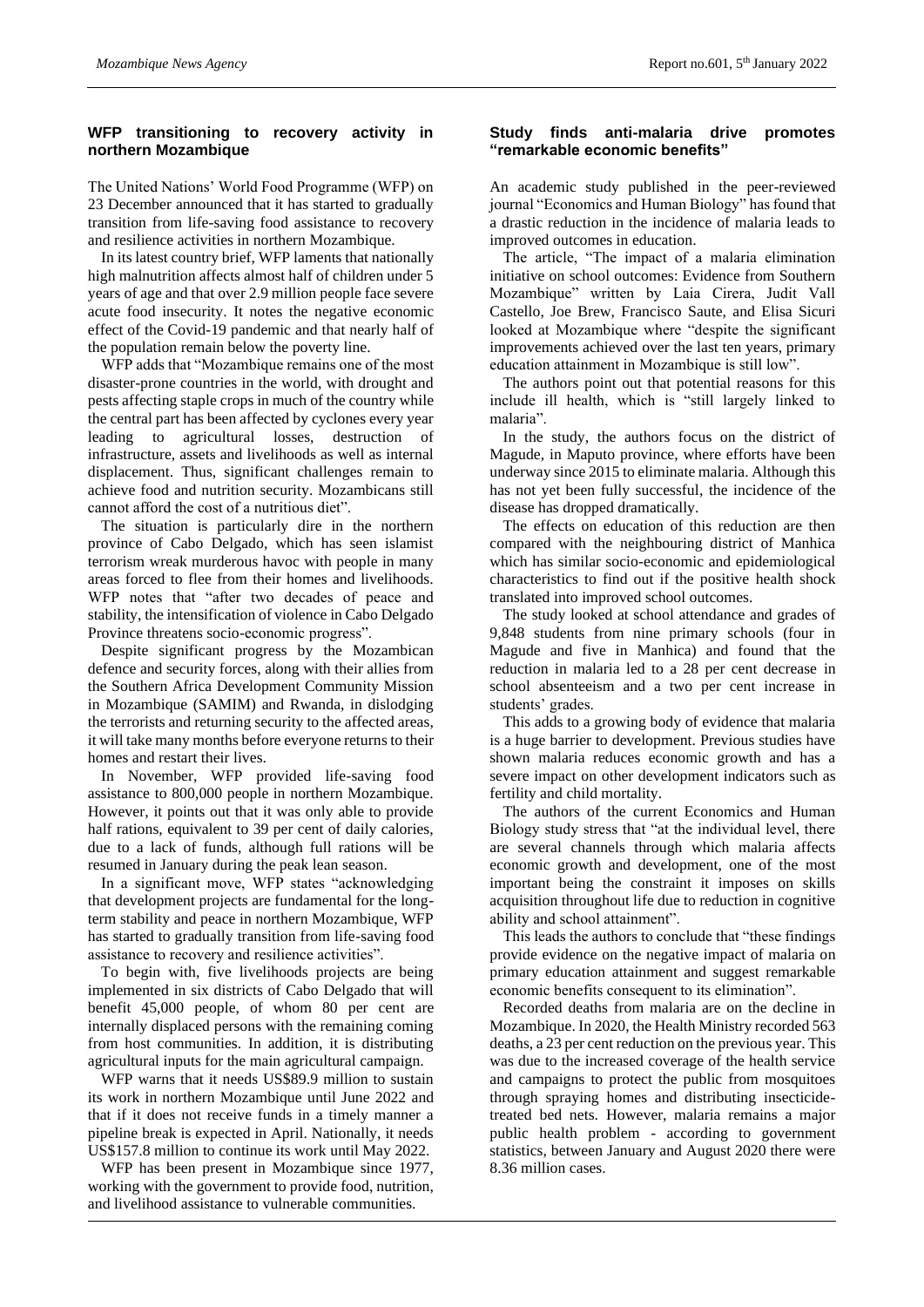# **Lions return to Zinave National Park**

A lion has been spotted in the Zinave National Park, in the southern province of Inhambane, for the first time in several decades, according to a press release from the South African-based Peace Parks Foundation.

The Foundation revealed that a camera trap has recently captured an image of a male lion, which it states was drawn to the prey-rich habitat of the 18,600-hectare sanctuary that has been established within the park.

For the Foundation, this is evidence of the "remarkable restoration of this once-silent wilderness" with "the establishment of healthy ecosystems that are naturally attracting Africa's top predator".

Over the last decade, the park has undergone intensive restoration and rewilding and has seen over 2,300 game animals reintroduced into the sanctuary including 200 elephants. In addition, four spotted hyenas and two leopards were recently relocated to the park.

This relocation programme was accelerated following the signing in 2015 a 20-year co-management agreement between Mozambique's National Administration of Conservation Areas (ANAC) and the Peace Parks Foundation. The eventual goal is to rewild the entire 408,000-hectare park and to develop ecotourism to cover the operating costs.

Zinave National Park forms part of the Greater Limpopo Transfrontier Conservation Area, which also includes Banhine and Limpopo national parks in Mozambique, Kruger National Park in South Africa, Gonarezhou National Park in Zimbabwe and various other state and privately-owned conservation areas across the three countries.

According to the chief executive of the Peace Parks Foundation, Werner Myburgh, the appearance of lions in Zinave provides evidence that the goals of setting up the Greater Limpopo Transfrontier Conservation Area are being met. He said, "one of the stated objectives was to enhance eco-system integrity and natural ecological processes and remove artificial barriers impeding the natural movement of wildlife".

Myburgh added, "with the continued rewilding and steady development of the three national parks in the Mozambique component, it was only a matter of time for wildlife to start moving naturally between these protected areas, but to see this happening now in reality, is a momentous conservation milestone".

For ANAC's Maria Cidalia Mahumane, "this is an extremely exciting moment for Zinave and for conservation in Mozambique as a whole. The extensive efforts that ANAC and the Peace Parks Foundation have directed into restoring and managing the park have led to some incredible outcomes, and the presence of lions is another clear indicator of the ecological health of Zinave".

The Peace Parks Foundation's project manager Bernard van Lente explained that "destabilisation and lack of prey in an ecosystem are the main reasons for the absence of large carnivores in an area. Since the park started animal reintroductions, and because of successful protection efforts, the game numbers have

grown rapidly and the eco-system has stabilised sufficiently to host apex predators once more".

He added, "with the abundant prey and safe environment available, the fact that the park is able to sustain large carnivores is very encouraging, and it will not be too surprising if more lions, leopard, wild dog and cheetah start to make sporadic appearances, over and above the carnivores that are set to be reintroduced into the park over the coming years".

The Peace Parks Foundation pointed out that over the last century lions have disappeared from 95 per cent of their historic range and lamented "over 200,000 lions once roamed across Africa. Now, only an estimated 23,000 to 39,000 remain, due to habitat destruction, human-wildlife conflict, poaching and poisoning".

# **Vale announces sale of Mozambique coal assets**

The Brazilian mining company Vale has announced that it is selling its Mozambican coal assets and the associated Nacala Logistics Corridor to the Indian company Vulcan for US\$270 million. In addition, the two companies have agreed to a ten-year royalty agreement that is subject to certain mine production and coal price conditions.

Earlier in 2021, Vale announced its decision to sell the assets and to focus on its core businesses and on its ambition to become a leader in low-carbon mining. This followed over a decade of developing the Moatize mine in the western province of Tete and the building of the 912-kilometre long Nacala Logistics Corridor railway line which runs from Moatize, through neighbouring Malawi, to the deep-water port at Nacala-a-Velha.

According to a statement from the company, these investments, along with revamping the general rail cargo operations and passenger transportation "represent a relevant legacy to the countries and are an important driver for local development".

The chief executive officer of Vale, Eduardo Bartolomeo, stated: "I am pleased to announce this important step for the responsible divestment of Moatize and Nacala Logistics Corridor, in a transaction that benefits the communities and governments where those operations are located and offers a sustainable future for the operations".

The assets have been sold to Vulcan, which is part of the Indian Jindal Group that already operates its Chirodzi open cast coal mine in Tete with a capacity to mine 5 million tonnes per year. Vale's Moatize mine has the capacity to produce 15 million tonnes per year.

US\$270 million is about 10 per cent of what Vale and its partners borrowed from banks in the days when coal appeared to have a future. At the turn of the millennium, coal was hailed as a possible saviour of the Mozambican economy. But the hoped-for exports of over 100 million tonnes of coal a year never materialised, and nor did the coal-fired power stations that several companies promised to build at the entrance to their mines.

The sale is subject to approval from the Mozambican government.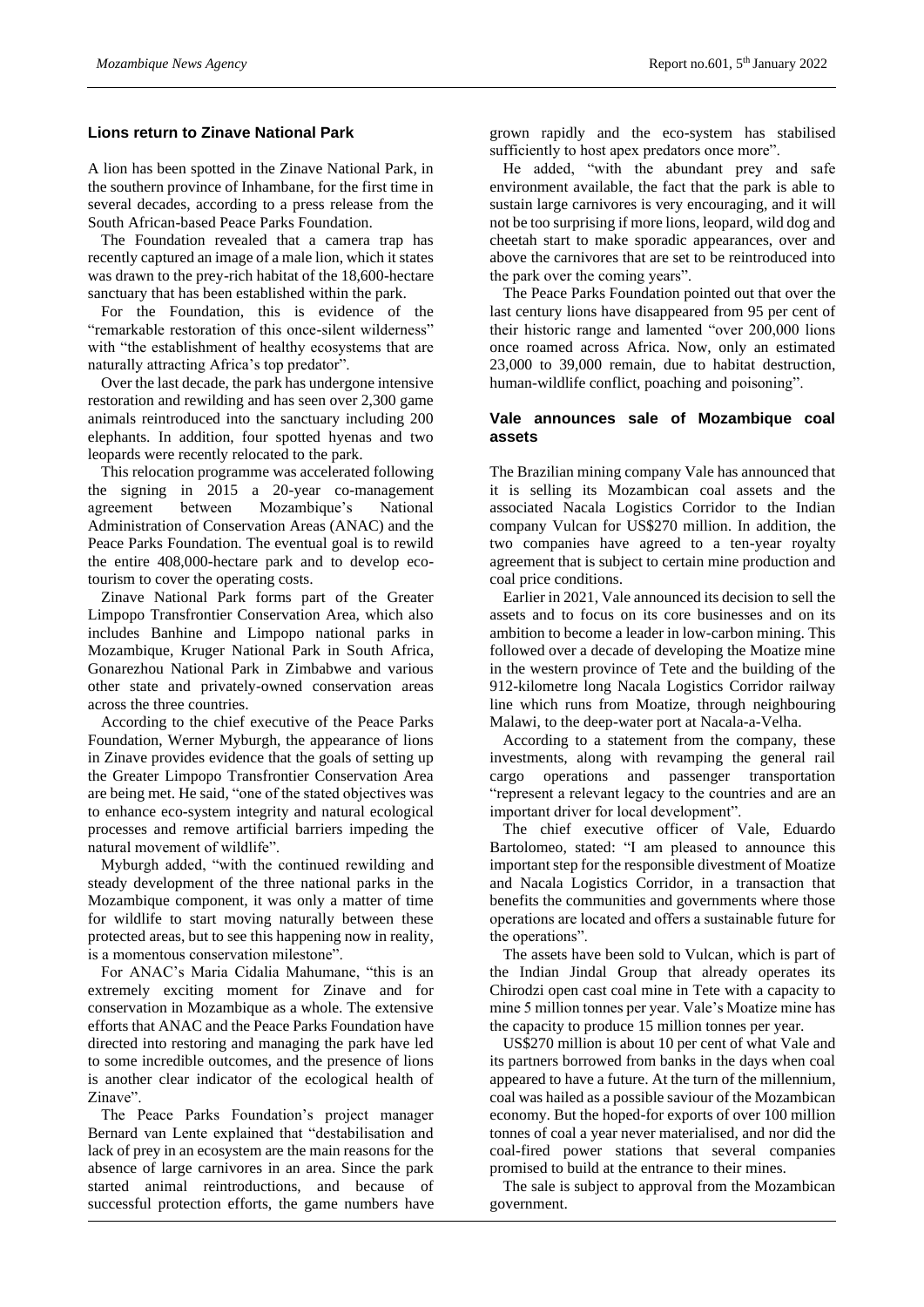#### **Finance secured for Cuamba Solar project**

The London-based independent power producer Globeleq (an institution formed by Norwegian and British funds) on 21 December announced that it has reached financial close on the 19-megawatt peak Cuamba Solar photovoltaic project in Mozambique. This will include the country's first grid-scale battery storage system with a capacity to store two megawatts (seven megawatt hours).

The US\$36 million project will be constructed in the town of Cuamba, in the northern province of Niassa and is being developed in partnership with Mozambique's publicly-owned electricity company EDM and the company Source Energia.

Once operational, it will provide enough electricity for EDM to supply 21,800 consumers over a 25 year period. According to a statement from Globeleq, over the life of the project, it is expected to avoid the equivalent of more than 172,000 tonnes of carbon dioxide emissions.

The Emerging Africa Infrastructure Fund (EAIF) will provide US\$19 million in debt funding, with the Private Infrastructure Development Group giving a grant of US\$7 million and CDC (the British state development finance institution) contributing a one million dollar grant towards the battery storage system.

EDM chairperson Marcelino Gildo noted "this project is a demonstration of EDM's commitment to providing sustainable solutions to speed up energy access to Mozambicans. In compliance with the Government's five-year plan to introduce 200 megawatts of renewable energy, EDM is at the forefront of the energy transition in line with the Paris Agreement".

This sentiment was echoed by the chief executive of Globeleq, Mike Scholey, who stated, "We fully support the Mozambican government in their initiatives to support the Paris Agreement and provide its citizens with reliable and clean alternative energy options".

The construction of the power plant began in 2021 and will be the third solar power station in the country. The first was built in Mocuba, in Zambezia province, and has been in operation since 2019, whilst the second, at Metoro, in Cabo Delgado, is still under construction.

The first power from Cuamba is expected to flow in the second half of 2022.

#### **IMF praises Mozambique for prudent policies**

The International Monetary Fund (IMF) has praised Mozambique's prudent economic management at a time when the country faces severe challenges.

Following an IMF Staff Visit to Mozambique, which concluded on 16 December, a statement released by the head of mission, Alvaro Piris, noted "the Mozambican economy is recovering from a sharp contraction, following several years of economic shocks".

Piris added that "a modest but broad-based recovery is taking hold in 2021. After real GDP contracted in 2020 - the first contraction in 30 years - growth resumed in early 2021 and is expected to reach 2.2 per cent for the year. Robust growth in agriculture and mining was

complemented by a modest recovery in services as COVID-related restrictions were eased. Seasonal factors, supply-chain constraints, and international food and fuel price increases led inflation to rise to 6.8 per cent year on year in November, remaining within the Bank of Mozambique's target of less than ten per cent".

Mozambique has been hit by the twin crises of the Covid-19 global pandemic and islamist terrorism in the northern province of Cabo Delgado, and Piris pointed out that "two large waves of Covid infections in the first and third quarters of 2021 prompted strict confinement measures, lowered incomes, and resulted in the loss of schooling for an already vulnerable population", Piris added. "Terrorist attacks have caused thousands of deaths and displaced more than 800,000 people in the northern province of Cabo Delgado, with many in the northern region suffering food insecurity".

He warned that "while the authorities have managed prudently and successfully addressed Covid and security-related challenges, including with international support, concessional financing has now declined, and high public debt and tight financing constraints should be addressed through fiscal measures".

"A tight monetary stance", the statement continued, "has helped keep inflation in check and preserve macroeconomic stability, but limits credit growth and scope for the exchange rate to facilitate economic adjustment. Reducing fiscal financing needs through a moderate adjustment that does not impair recovery will help put debt on a firm downward trajectory and allow for a better policy balance".

Looking to the future, Piris noted that "the longerterm outlook is shaped by LNG (Liquefied Natural Gas) production, with downside risks. Growth is expected to rise further in 2022, reflecting a broader recovery of the non-LNG economy. In the longer term, non-LNG growth is projected at 4 per cent".

Piris added that growth will rise sharply as LNG projects begin production, "currently expected in 2023 and 2026". However, "while agricultural performance may be stronger than envisaged in 2022, considering expected favourable meteorological conditions, new waves of Covid infection could prompt confinement measures, while firms' (including state-owned enterprises') balance sheets have been weakened by the crisis, reducing the scope for investment, and potentially weakening banking sector asset quality over time".

Another danger to the economy is the "vulnerability to natural disasters and the effects of climate change". Piris described this as "a recurrent vulnerability, as is renewed deterioration of the security situation that could further delay or stop the LNG projects".

The team leader also revealed that the IMF will soon enter into discussions with the government to support its programme with an Extended Credit Facility, which "could help ease financing pressures as the economic recovery takes hold, support the authorities' agenda in poverty reduction and restoring sustainable and equitable growth, while also helping catalyse additional development financing".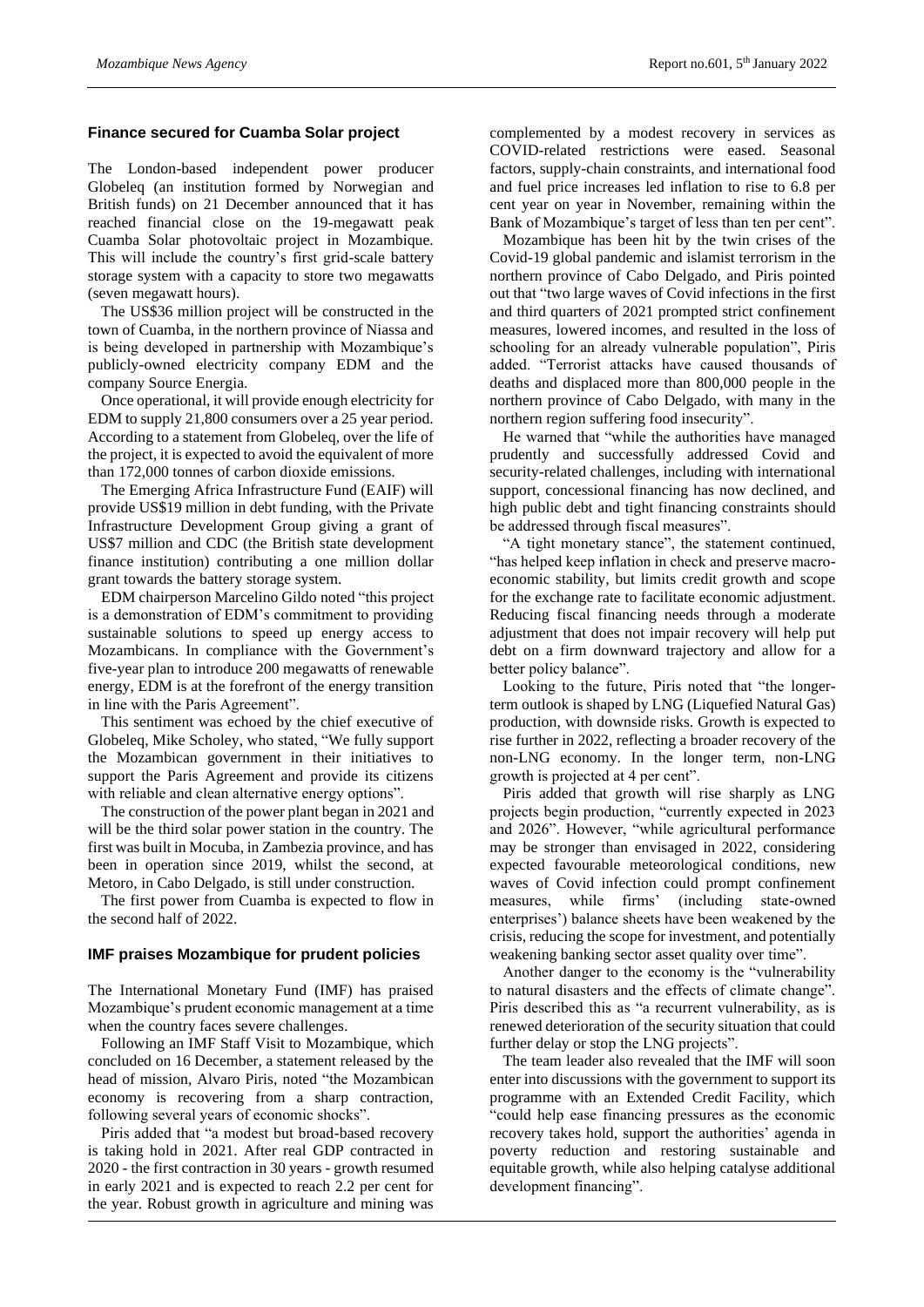#### **Agreement reached on new port in Gaza**

A private logistical company, Mozambique STT, has signed an agreement with the Chinese consortium PowerChina Hubei Engineering to finance the construction of a deepwater port at Chonguene, in the southern province of Gaza, budgeted at US\$324 million.

This is the first instalment of a key component in the Chonguene Development Corridor, which will cost in total more than US\$700 million. This project has been authorised by the Ministry of Transport, through a memorandum signed with Mozambique STT, which has pledged to mobilise finance for the project without any guarantees from the state.

Work on the Chonguene port will begin in January 2022 and should be complete by June 2025. But construction must be preceded by engineering and environmental impact studies.

According to STT the contract for the first phase of building the port, worth US\$324.12 million, was signed in Maputo on 10 December.

Chonguene will essentially be a mineral port, with the capacity to handle 150 million tonnes of cargo a year. Two new railways will be built from Chonguene – one will run for 221 kilometres to Guija district, where it will connect with the line from Maputo to Chicualacuala, on the border with Zimbabwe. The second will be a branch line to Inharrime and Jangamo, in Inhambane province.

The line to Chicualacuala will ensure that other members of the Southern African Development Community (SADC), including Zimbabwe, South Africa, Botswana, Zambia, the Democratic Republic of Congo, and even parts of southern Angola, will have access to the new port.

If the port proves successful, it may generate traffic for the Chonguene airport, inaugurated by President Filipe Nyusi last month.

The main Mozambican cargo for the port is likely to be titanium minerals: projects to mine the heavy mineral sands on the Gaza coast have been on the drawing board for more than two decades.

#### **Momade promises to end pensions delay for former fighters**

The leader of Mozambique's main opposition party, Renamo, has promised two thousand former militiamen that their pensions will soon be regularised.

Speaking at a party meeting in Soalpo neighbourhood, in the central province of Manica, Renamo leader Ossufo Momade conceded that there have been delays in finalising the pensions for the first group of Renamo fighters demobilised but said that this problem will be resolved.

Quoted in the Maputo daily "Noticias" on 20 December, he told his audience "I came here to reaffirm that, by next year, the first group of guerrillas will have their pensions regularised. Therefore, we can say that we are fighting a good fight, although there are delays for some elements who have passed into civilian life".

Momade called on the former fighters to work in the spirit of collaboration with the authorities. He thanked them for their commitment, civility, activism, and patience and emphasised that this contributes to the well-being of the people and the guaranteeing of peace and security, especially at a time when the Covid-19 pandemic is plaguing the nation and the world.

Momade urged everyone to actively participate in combatting the terrorism that continues to sow grief, pain, and destruction in the northern province of Cabo Delgado and stressed that "all Mozambicans are called on, from now onwards, to contribute to the fight against terrorism because, by their actions, the terrorists do not discriminate between parties. So, let us all help the joint forces to free us from this evil".

# **India donates patrol boats to Mozambican defence forces**

The Mozambican defence and security forces on 27 December received two maritime patrol boats from India to strengthen their capacity to control the waters in the "Northern Operational Theatre" (essentially Cabo Delgado province, where islamist terrorists have been operating since October 2017).

The two vessels are a donation by the Indian armed forces, who also donated 500 tonnes of rice for the people displaced by terrorism in Cabo Delgado. The latest figures suggest that the terrorists have displaced over 800,000 people.

India also offered kits to fight against the Covid-19 respiratory disease, which poses a threat to troops in the theatre of operations.

Receiving the boats and the humanitarian aid in Maputo, Defence Minister Cristovao Chume said "these vessels join two others donated by India in 2019 and which are involved right now in logistical support for our forces in the Northern Operational Theatre and in ensuring coastal security".

The latest publicly known operations included the capture by the Mozambican forces and their allies in the SADC Mission in Mozambique (SAMIM) of two terrorist bases in Macomia district. During this offensive, which began on 22 November, SAMIM says at least 23 terrorists were killed.

In Niassa, terrorists escaping from the allied forces in Cabo Delgado attacked villages in Mecula district, near the provincial boundary, leading around 3,000 people to seek refuge in Mecula town.

Coastal security is a major concern for the Mozambican forces and their allies. The Indian patrol boats should help prevent supplies from reaching the terrorists by sea. The boats could also act against drug and people traffickers using the Mozambique Channel.

The Indian High Commissioner to Mozambique, Ankan Banerjee, declared "we hope this kind of support will strengthen the bonds of friendship between our peoples and states. We encourage the government to continue working to eradicate terrorism in Mozambique".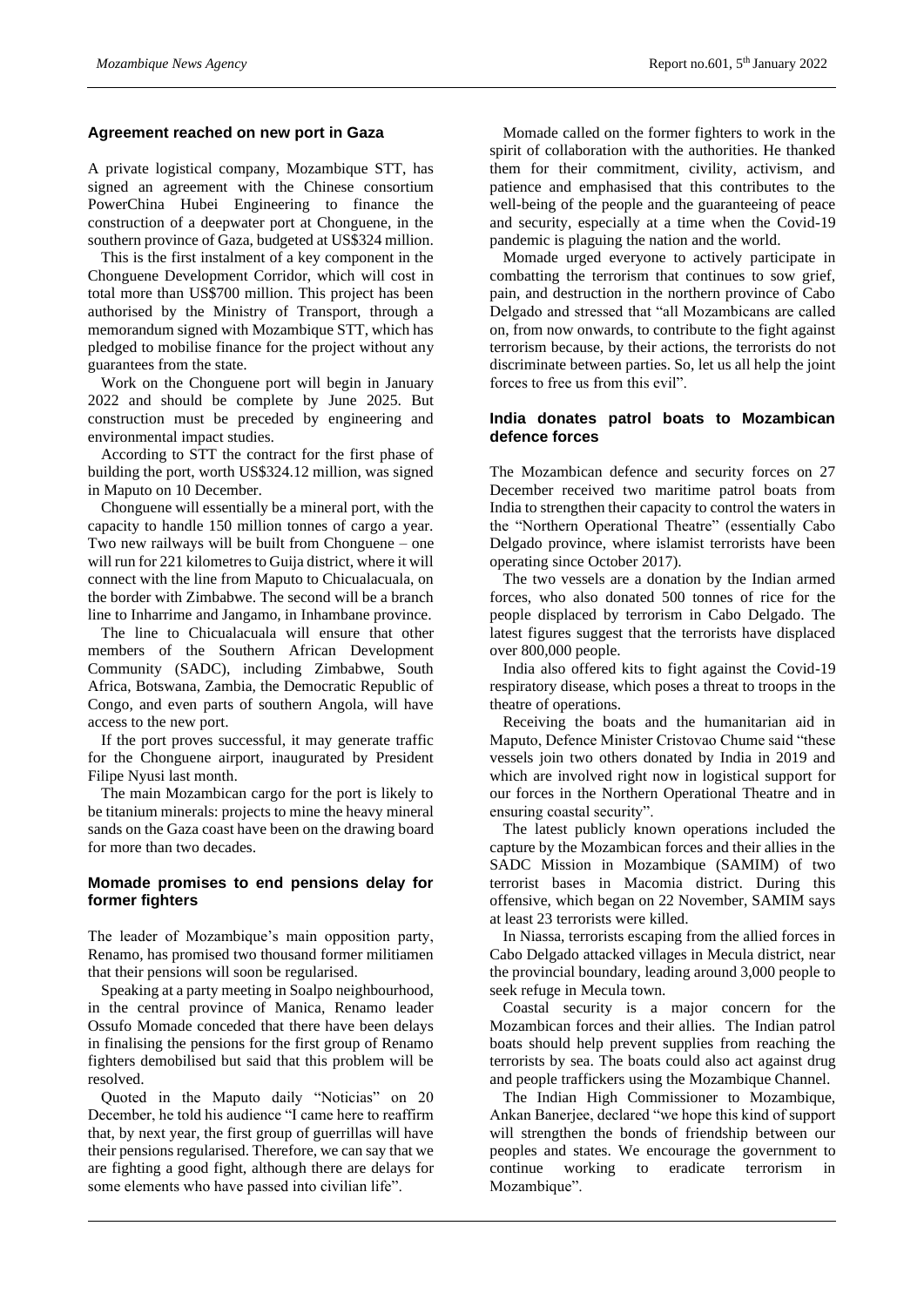#### **World Bank support for social protection**

The World Bank has approved a grant of US\$167.5 million to support the Mozambican government's Social Protection and Economic Resilience Project.

According to a press release from the World Bank, the project addresses the need to build a social protection system focused on the poorest families to effectively improve living conditions and increase resilience to shocks.

Of the project's total amount, US\$41 million is provided by a multi-donor trust fund composed of the United Kingdom, Sweden, and the Netherlands, with the rest coming from the World Bank's International Development Association (IDA).

The World Bank's representative for Mozambique, Idah Pswarayi-Riddihough, stated: "This is a muchneeded operation for Mozambique, given the country's vulnerability to conflict, extreme weather events, Covid-19, and other factors".

Further details were given by the World Bank's task team leader, Edmundo Murrugarra, who noted that "Mozambique has made progress in building a social protection system, and it is time to enhance its impact on the poor and vulnerable in the most efficient way. This is why this operation brings together the three largest social protection programs to improve synergies and help create a critical pathway out of extreme poverty".

Co-task team leader Jordi Gallego-Ayala stressed the need for the project to respond to crises, stating that "this operation will allow the sector access to emergency financing to swiftly respond to climate, health, and economic shocks. Social protection as part of an emergency response, known as adaptive social protection, helps mitigate the impacts of shocks, and strengthens households' resilience".

The project falls within the government's National Strategy for Basic Social Security 2016/24 and its Five Year Program for 2020/24.

Established in 1960, IDA helps the world's poorest countries by providing grants and low to zero-interest loans for projects and programs that boost economic growth, reduce poverty, and improve poor people's lives. IDA is one of the largest sources of assistance for the world's 74 poorest countries, 39 of which are in Africa. Since its launch, it has provided US\$458 billion to 114 countries. Annual commitments have averaged about US\$29 billion over the last three years, with about 70 per cent going to Africa.

# **World Bank grant for human capital development**

The World Bank has approved a US\$100 million grant to support the Mozambican government's project to improve access for the most vulnerable people to basic social services in the northern provinces of Cabo Delgado, Nampula, and Niassa, with a particular focus on expanding inclusive access to education and health services.

The current humanitarian crisis in the north of the country was caused by islamist terrorists in the province of Cabo Delgado chasing people from their homes, farms, and workplaces. The latest figure from the International Organisation of Migration puts the number of internally displaced persons (IDPs) in Cabo Delgado at 744,949.

That figure is from September and since then the Mozambican defence and security forces, along with their allies from the Southern Africa Development Community Mission in Mozambique (SAMIM) and Rwanda have made progress in returning security to the areas affected by terrorist attacks. However, fully restoring basic social services will be a lengthy process and in the meantime displaced people and their host communities need support.

The grant will be issued by the International Development Association (IDA) in support of the "Investing in Inclusive Human Capital Development Project", which will target the 32 districts across the provinces holding more than 93 per cent of displaced people in the north of the country who are at risk of conflict and most exposed to climate shocks.

The World Bank's representative for Mozambique, Idah Pswarayi-Riddihough, stated that "this is an important undertaking by the government, which we are wholeheartedly supporting given the situation of the population in the project's target areas. The overall goal is to educate, empower and enable current and future generations in vulnerable settings to accelerate inclusive growth, reduce extreme poverty, and mitigate the risks of conflict".

According to the World Bank's senior health specialist, Humberto Cossa, "this operation proposes a decentralised multi-sectoral approach with high-impact interventions in education, health, and social protection for local and vulnerable communities. It will strengthen institutions and systems for human capital development that have been damaged or destroyed and support the transition from emergency response to restoration".

A statement from the World Bank points out that in addition to expanding social protection for the displaced and their host communities, "the project will provide cash transfers to vulnerable populations to help mitigate the impact of shocks, build resilience through increased food security, and support diversified livelihoods income generation activities".

#### **World Bank support for rural energy and broadband**

The World Bank has approved a grant of US\$300 million that will support the government of Mozambique's projects to increase access to energy and broadband services.

According to a press release from the World Bank, energy access remains low in Mozambique with large differences between rural and urban areas. It notes that only eight per cent of people in rural areas are estimated to have access to electricity compared with 72 per cent in urban areas.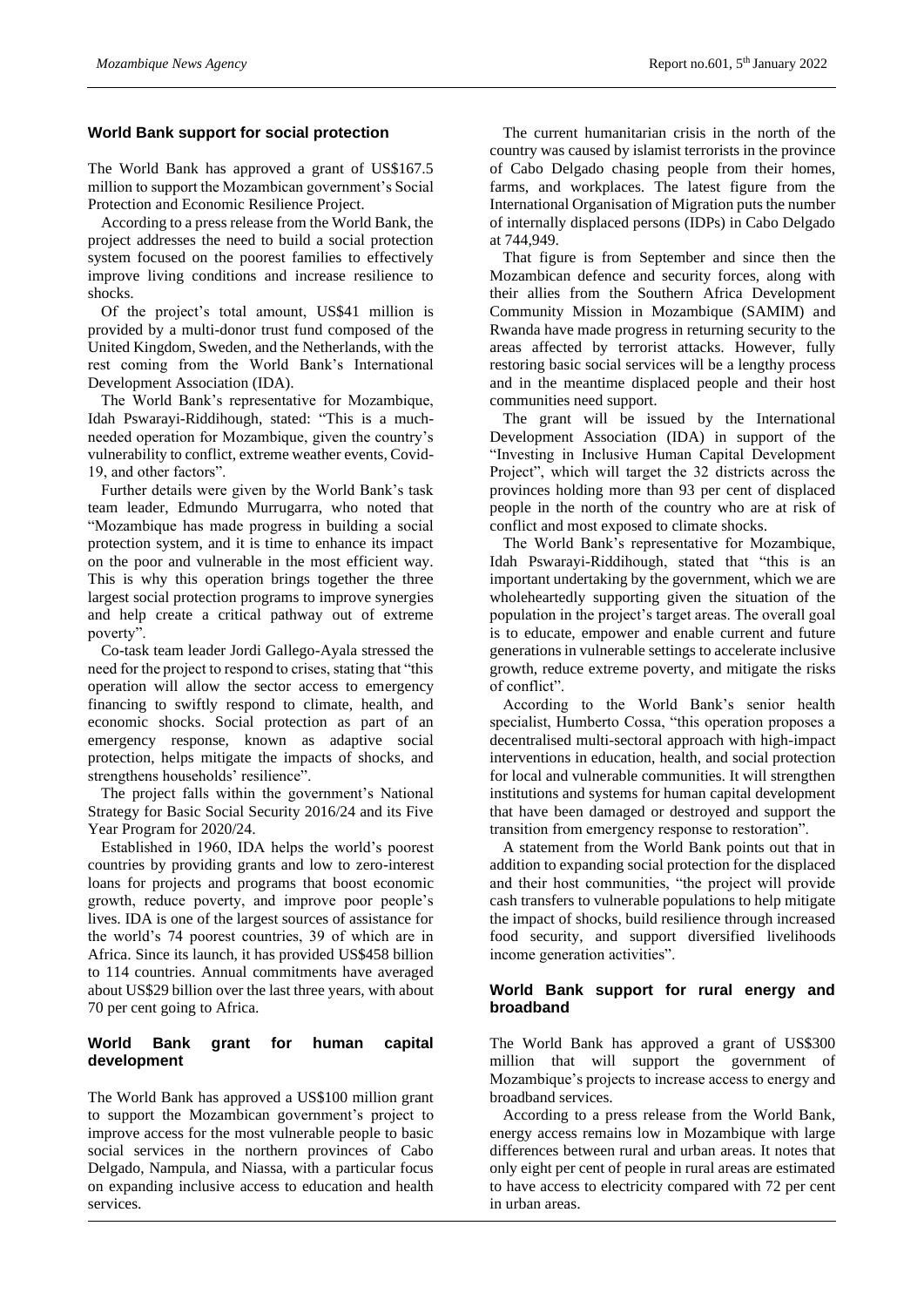The project will also expand off-grid electricity access and clean cooking solutions with a particular focus on underserved areas of the northern provinces. World Bank documents point out that the main domestic fuel is firewood and charcoal, with an estimated 92 per cent of the population using woody biomass, which leads to deforestation and forest degradation.

The third section of the project will address the lack of access to telecommunications services, with only 30 per cent of the population using the internet.

The World Bank's representative for Mozambique, Idah Pswarayi-Riddihough, points out that "Mozambique's economy can benefit from systematically harnessing the synergies of energy and digital connectivity in rural and fragile areas to enhance economic productivity, promote inclusive growth, and build resilience in a sustainable manner".

She added that "we will focus on energy provision to the poor, to those displaced by conflict, and to critical social services such as schools and hospitals".

The funding will be used to expand the electricity grid in peri-urban and rural areas with over 1.1 million beneficiaries and provide broadband access to at least 580,000 people.

Explaining the link between these two foci, the World Bank's co-task team leader, Casey Torgusson, pointed out that "Energy and information and communications technology (ICT) access increasingly go hand in hand – electricity is needed to power digital devices and networks, while mobile communications and payments can unlock new business models for low-cost solar home system deployment".

He added, "by adopting a coordinated approach in the deployment of energy and ICT, this project holds significant potential to improve access to energy and broadband services in rural areas, creating greater social and economic connection and opportunities in otherwise isolated communities".

The ProEnergia project will also receive US\$38 million from Sweden and Norway through the Mozambique Energy for All Multi-Donor Trust Fund and a further five million dollars from the ESMAP Clean Cooking Fund.

The World Bank grant will come from the International Development Association (IDA).

# **World Bank grant for water in Zambezia and Nampula**

The World Bank on 14 December approved a US\$150 million grant to support the Mozambican government's projects to improve water supply and sanitation in the provinces of Nampula and Zambezia.

According to a press release from the World Bank, these two provinces contain 39 per cent of the country's population but have the lowest access rates to safe water supply and sanitation services.

It adds that "the northern provinces of Mozambique have the highest rates of multi-dimensional poverty and the lowest rate of access to basic services such as water, sanitation, and electricity. These social vulnerabilities

are exacerbated by conflict, frequent climate shocks, and minimal basic service provision".

The World Bank's representative for Mozambique, Idah Pswarayi-Riddihough, points out that "improving water security in small towns and rural areas will boost the country's overall economic growth and has major positive externalities in terms of poverty reduction and human capital development".

She adds that "for rural women and girls, closer water availability means less time spent fetching water. By rehabilitating and upgrading 179 school sanitation facilities, including menstrual hygiene management facilities in schools, this operation will mean less menstrual-induced school absenteeism and dropouts for girls".

The government's "Rural and Small Towns Water Security Project" will improve water and sanitation infrastructure in seven towns in Zambezia and ten in Nampula. In addition, it will supply piped water to 22 rural growth centres through the construction and upgrading of water sources, treatment plants, transmission, distribution, and household connections. The project will also see solar energy replacing diesel generators and grid electricity for powering the new systems.

The project also makes special provisions to improve water supply and sanitation for internally displaced people and host communities in the two provinces. The grant will come from the World Bank's International Development Association (IDA).

Mozambique's government has two crucial initiatives to improve water and sanitation, namely the National Rural Water Supply and Sanitation Programme (PRONASAR) and the Presidential initiative "Water for Life" (PRAVIDA), both of which are working towards the implementation of UN Sustainable Development Goal 6: to ensure access to water and sanitation for all by 2030.

# **Tender launched to select Mphanda Nkuwa strategic partner**

The Mozambican government, through the Office for the Implementation of the Mphanda Nkuwa Hydroelectric Project (GMNK), on 13 December launched an international tender for the selection of a strategic partner for the construction of the Mphanda Nkuwa dam and power generation project in the western province of Tete.

The Mphanda Nkuwa dam is to be built on the Zambezi River, about 60 kilometres downstream from the existing Cahora Bassa dam, and it is envisaged that it will generate 1,300 megawatts of electricity.

The project is budgeted at US\$5 billion with 70 per cent of funds to be raised by international investors, and the rest coming from the Mozambican government. Part of the funds will be spent on building the Mphanda Nkuwa power station with the rest going on the construction of a new 1,500-kilometre transmission line.

The construction of the project is due to begin in 2024 and will last seven years.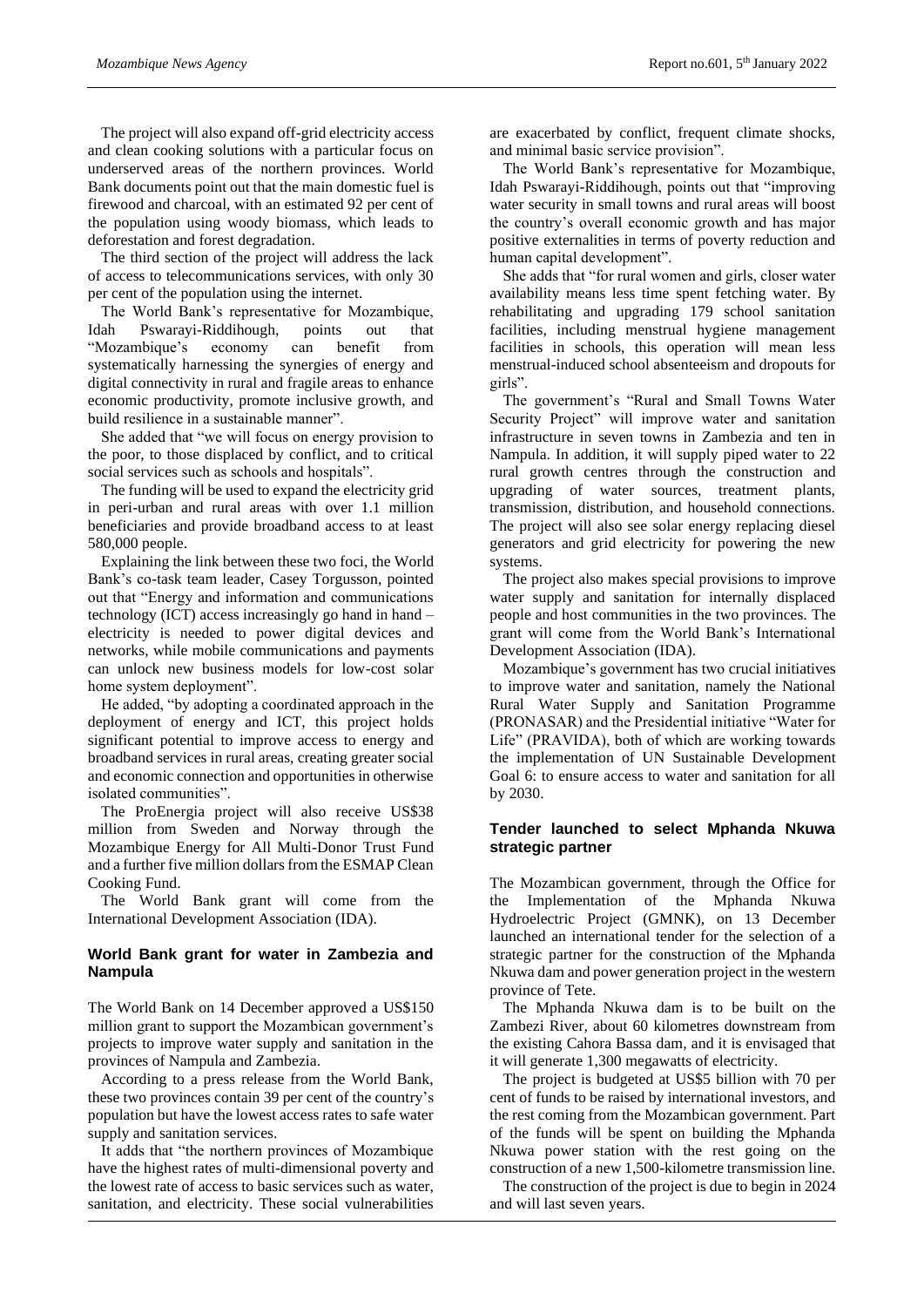A source inside GMNK told the daily newspaper "Noticias" that the investor will be selected based on criteria such as technical capacity, financial strength, and international experience in developing hydroelectric projects.

The launching of the tender follows a virtual conference held in September. This was attended by 155 participants and 35 international companies with experience in electricity generation and transmission along with a dozen commercial banks and bilateral and multilateral financial agencies. Also attending the event were representatives from the Southern African Power Pool which organises regional cooperation on energy matters and runs the regional power grid.

According to GMNK, the conference was an important exercise in ensuring that the process to select a strategic and financial partner will be attractive, competitive, and participatory, which is important given the scale of the investment and the complexity of the legal and financial transactions required.

GMNK was created by the Government in 2019 to coordinate the development and implementation of the project.

#### **Mozambique receives Covid-19 debt service relief from IMF**

The International Monetary Fund (IMF) has provided debt service relief for Mozambique to help it cope with the effects of the Covid-19 pandemic, covering repayments of US\$55 million.

The relief came in four tranches: the first between April and October 2020 was for just under US\$15.25 million, followed by three equal amounts of US\$13.23 million.

The funding is part of the IMF's response to the Covid-19 pandemic, under which debt service relief has been given to 31 countries through the Catastrophe Containment and Relief Trust (CCRT), with a cumulative relief of US\$964 million.

According to a statement from the IMF on 20 December, this "helps free up scarce financial resources for vital health, social, and economic support to mitigate the impact of the Covid-19 pandemic".

It adds that the IMF's Directors "appreciated the generous support" from those that funded the relief: the European Union, United Kingdom, Japan, Germany, France, Netherlands, Spain, Switzerland, Norway, Singapore, Greece, China, Mexico, Philippines, Sweden, Bulgaria, Luxembourg, Malta, and Indonesia.

In March 2020, the IMF approved changes to the CCRT to enable it to provide grants for debt service relief to its poorest and most vulnerable members for up to a maximum of two years from April 14 2020, in response to the Covid-19 pandemic.

#### **Mix and match Covid-19 vaccine study to take place in Mozambique**

Mozambique's National Health Institute (INS) will carry out research to investigate the effectiveness of mixing two approved Covid-19 vaccines.

A statement from the International Vaccine Institute (IVI) on 20 December announced that the INS-led Phase II trial will look at the safety and immunogenicity of a two-dose regimen using one dose of Sinopharm's VeroCell Covid-19 vaccine and one dose of the Johnson & Johnson vaccine administered 28 days apart. This will be compared with the effectiveness of the single source vaccines.

Both vaccines are approved and are part of Mozambique's COVID-19 vaccine rollout program.

There is evidence from around the world that mixing vaccines can produce a greater immune response. In addition, schedules where the second dose is not necessarily the same as the first allows for more flexibility in the event of vaccine shortages.

According to the deputy director of IVI, Doctor Florian Marks, "demonstrating the safety and efficacy of a mixed schedule of COVID-19 vaccines will have a significant impact on ensuring timely vaccinations and controlling the pandemic, particularly in the regions most affected by vaccine shortages".

She added, "amid an ongoing global pandemic with inequitable and interrupted access to vaccines, it is vital to make available a good, or potentially even better, alternative to the homologous dose schedules we have relied on so far".

The Phase II trial is an observer-blind and randomised study. A total of 360 participants will be enrolled in the study with follow-ups until 48 weeks after the second vaccination. It is funded by the Coalition for Epidemic Preparedness Innovations (CEPI) and is part of a US\$12.7 million project for Expanding Access and Delivery of COVID-19 Vaccines in Africa (ECOVA).

Since it was launched in 2017, CEPI has focussed on developing vaccines against the Ebola virus, Lassa virus, Middle East Respiratory Syndrome coronavirus, Nipah virus, Rift Valley Fever virus and Chikungunya virus and has over twenty vaccine candidates against these pathogens in development. The organisation is a partnership between public, private, philanthropic, and civil organisations.

IVI is a non-profit intergovernmental organisation established in 1997 through an initiative launched by the United Nations Development Programme (UNDP).

The INS is the national public health and research institute in Mozambique, an autonomous public entity that functions under the umbrella of the Ministry of Health. Its mission is to improve well-being through the generation of scientific and technological solutions for public health problems in Mozambique.

\_\_\_\_\_\_\_\_\_\_\_\_\_\_\_\_\_\_\_\_\_\_\_\_\_\_\_\_\_\_\_\_\_\_\_\_\_\_\_\_\_\_\_\_\_\_\_\_\_\_\_\_\_\_\_\_\_\_\_\_\_\_\_\_\_\_\_\_\_\_\_\_\_\_\_\_\_\_\_\_\_\_\_\_\_\_\_\_\_\_\_\_\_\_\_\_